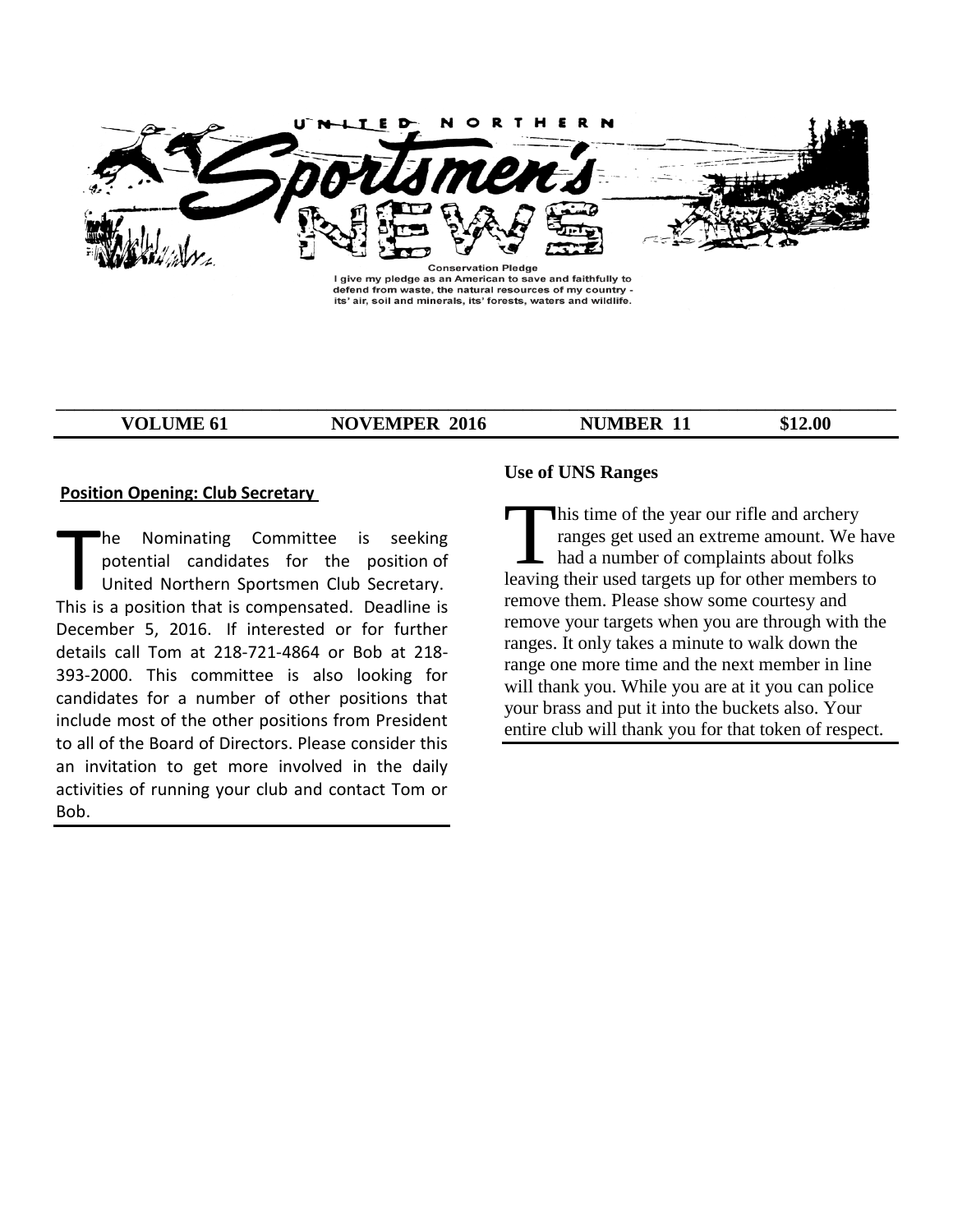# **Club Calendar**

| Nov. $1-4$     | <b>Fall Site-in fundraiser</b><br>$8:00 AM - 5:00 PM$                                                            |
|----------------|------------------------------------------------------------------------------------------------------------------|
| Nov. $2$       | <b>UNS Board Meeting</b><br><b>Sportsmen's Retreat</b><br><b>6:00 PM Pot Luck Dinner</b><br>7:00 PM Meeting      |
| <b>Nov.</b> 5  | <b>Firearms Deer Season</b>                                                                                      |
| Nov. $6$       | <b>Daylight Savings Time Ends</b>                                                                                |
| <b>Nov. 8</b>  | <b>Be Sure to VOTE</b>                                                                                           |
| <b>Nov.</b> 9  | <b>UNS Membership Meeting</b><br><b>Sportsmen's Retreat</b><br><b>6:00 PM Pot Luck Dinner</b><br>7:00 PM Meeting |
| <b>Nov. 24</b> | <b>Happy Thanksgiving Day</b>                                                                                    |
| <b>Nov. 26</b> | <b>Bobcat, Fisher and Pine Martin</b><br><b>Seasons open</b><br>Deer Muzzleoader season opens                    |
| <b>Nov.</b> 30 | <b>Sharp-tailed grouse closes</b>                                                                                |

# **(Club Notes Continued)**

**UMD Student Field Days:** Mike Drager & Bob Kuettel spoke with Mark Zmudy re: details for the event.

**Fall Fund Raiser and Sight-In days:** Bob Kuettel we are set up and ready to go, targets are ready, supplies picked up

Bob Kuettel request for Sight-In Days funding, motion by Mike Drager for \$300 for the 2016 Fall Sight-Ins Days, 2<sup>nd</sup> Bob Klein, carried.

Tina Sund requesting \$1900 towards expenses for the Fall Fund Raiser with the anticipation that expenses will be paid back in full with ticket sales. Motion by Bob Klein, 2<sup>nd</sup> Larry Chesney, carried. \$685 has been received so far.

**Ice Fishing Contest Date:** Eric Hansen requested for \$2500 for pre-event expenses. Motion by Mike Drager, 2<sup>nd</sup> by Larry Chesney, carried

**Spring Banquet Date:** (April 21) Tina Sund banquet reservation has been paid for. The agreement needs to be signed. Eric Hansen will chair the event again this year.

Request for up to \$6000 to cover banquet expenses already approved by board, motion by Joe Roberts 2<sup>nd</sup> by Duane Lasley, carried.

**Nominating Committee for elections of UNS Officers:** Tom Wasbotten, we need a person to run for the secretary position. Joe Roberts reminded us that we may need to buy a laptop computer for use by the secretary.

# **NEW BUSINESS:**

**Rifle Shells for Honor Guard:** Jon Polecheck reported on the shells given to surviving spouses by the Honor Guard.

**Trees:** Jon Polecheck repaired fences around trees that the lawn mower terrorist hacked and, brought a load of Spruce logs for UNS use.

**Bob Curtis funeral expense:** request to reimburse Sandy Roberts for Bob Curtis' funeral expense. Motion by Mike Foy, 2<sup>nd</sup> Duane Lasley, carried

**Constitution & By-Laws:** Board Recommended Changes: First Reading - Bob Kuettel read only the changes to the document.

Motion by Duane Lasley 2<sup>nd</sup> Joe Roberts to add: "excluding Board Members" to C.4.9.

Motion by Duane Lasley to add: "and officers" after the word: Trustees in  $C.3.1$   $2^{nd}$  Dave Shrader, carried.

Motion by Dave Shrader 2<sup>nd</sup> by Sandy Roberts to C.4.7 to delete: "other than usual and customary"**.**

Motion Duane Lasley to add the letter: "s" to C.4.8 2<sup>nd</sup> Dan Smestad carried

Motion by Duane Lasley to add: "membership registration book, drawings" to C.3.1,  $2^{nd}$  by Sandy Roberts, carried.

Joe Roberts objected to the Treasurer being an elected position Motion by Joe Roberts to strike: "treasurer" from C.3.1 and add it into C.3.3,  $2<sup>nd</sup>$  by Mike Foy. Call for vote: 10 for & 0 opposing, carried.

Motion by Dan Smestad move correspondence to right after Introductions,  $2^{nd}$  by Dave Shrader, carried. #5 in Order of Business

Motion by Dan Smestad to add: "guest speaker(s)" to the Order Of Business page right after 'introductions of visitors and new members'  $2^{nd}$  by Mike Drager, carried. #4 in Order of Business.

Motion by Duane Lasley to add the word: "then" in place of the comma in B.4.5.  $2^{nd}$  Sandy Roberts, carried

Motion by Dan Smestad, that this be the  $1<sup>st</sup>$  reading of the Constitution & By-Laws,  $2^{nd}$  by Sandy Roberts, carried.

**Correspondence:** was shared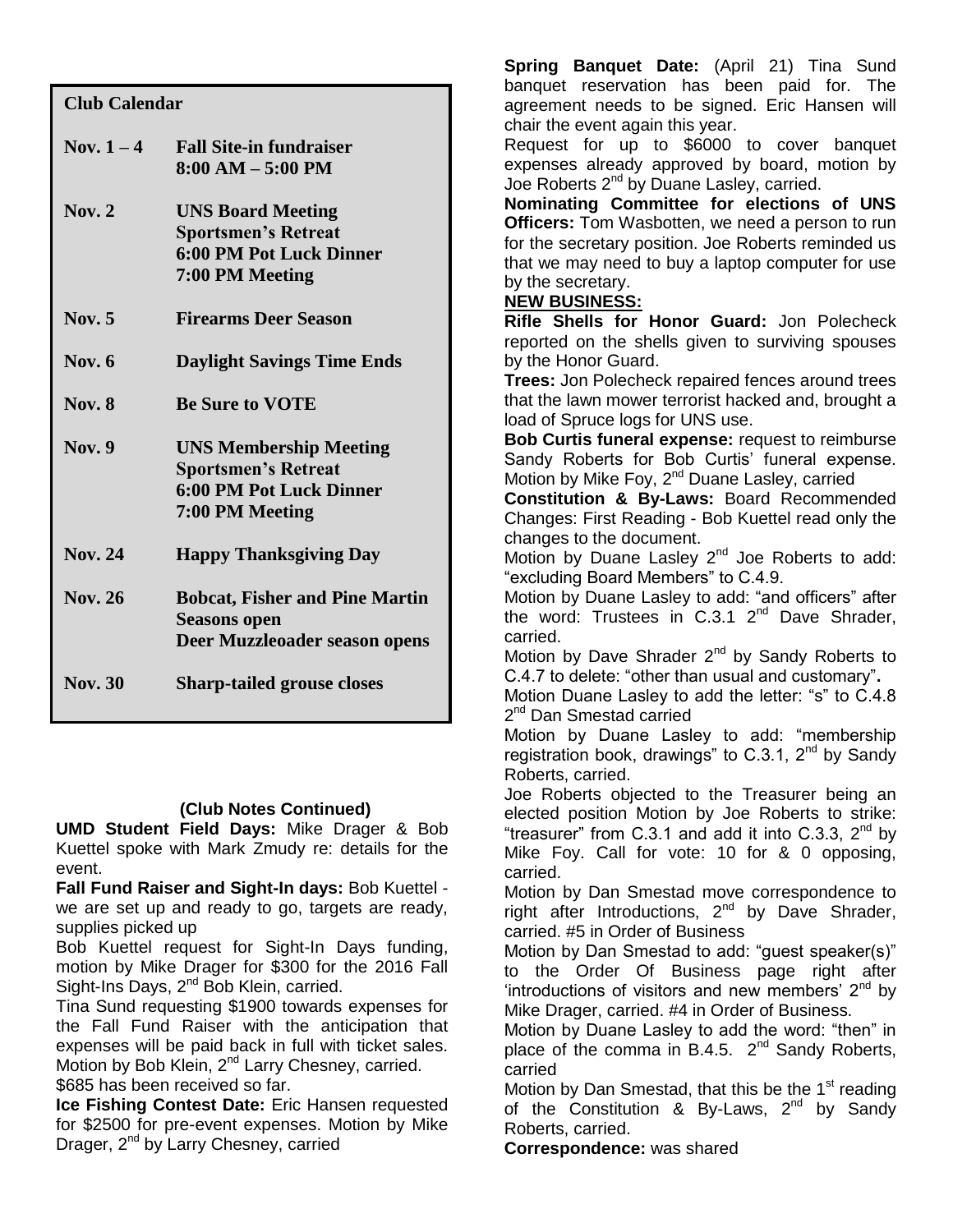**Attendance Drawing**: Mike Foy won the \$20.00 **Progressive Drawing**: Duane Lasley was present

and won \$ 100.

**Members sick &/or in distress:** Bob Curtis passed away.

Adjournment: motion was made by Mike Fov. 2<sup>nd</sup> by Kevin Waino at 9:21pm; carried.

Respectfully submitted by Eric Hansen, Secretary.

#### **Survey coming**

he club is planning to do a survey in the near future to see who is using what parts of the facilities. What we are looking for is your input The club is planning to do a survey in the near<br>future to see who is using what parts of the<br>facilities. What we are looking for is your input<br>into how much use the club gets and why. We are also looking for your input into how to get the word out to the most people without much cost. If you have any ideas please contact one of your Board Members or one of the Officers and they will bring it to the rest of the group. Thank You in advance for any help that you are willing to give us.

#### **December Meeting**

he December meeting will be the last meeting at the Retreat until next April. We will be having the election of officers and for treats we will have lots The December meeting will be the last meeting at<br>the Retreat until next April. We will be having the<br>election of officers and for treats we will have lots<br>of Christmas Cookies. Hope to see a good turnout for the elections! (Don't worry Judy; if you are still in rehab we will bring you some cookies! Hope your knee heals fast.)

## **Club Notes October 12, 2016**

**Call to order**: by President Tom Wasbotten @ 7:00 pm. Conservation Pledge.

Meeting was temporarily suspended for a moment of silence for Bob Curtis.

**Roll call of officers:** Tom Wasbotten, Bob Kuettel, Eric Hansen, Joe Roberts, Sandy Roberts, Tina Sund, Mike Drager, Judy Foy, Mike Foy, Bob Klein, David Shrader, Dan Smestad, Kevin Waino, Duane Lasley.

**Excused Officers:** John Bathke **Members:** Pete Privet

**Agenda additions:** Jon Polecheck - comment on rifle shells and trees, Motion by Bob Kuettel to approve the agenda with the new additions  $2<sup>nd</sup>$  by Bob Kline carried.

**Reading of Minutes:** Eric Hansen read minutes from the Sept 14 Membership meeting. Motion by Mike Foy to accept minutes as corrected,  $2<sup>nd</sup>$  by Joe Roberts, carried. Read synopsis of Board of Directors synopsis from October 5.

**Treasurer's report:** Tina Sund as of 9.30.16 Joe Roberts made a motion to accept the report and pay our bills, 2<sup>nd</sup> by Mike Drager carried.

**Membership secretary's report:** Sandy Roberts – current membership is 1554.

37 - 2<sup>nd</sup> notices were sent, deposit was \$4993.

Motion by Duane Lasley to approve Sandy's request for \$2500 to cover UNS expenses through the end of 2016 as approved by Board,  $2^{nd}$  by Larry Chesney, carried.

## **Committee reports:**

**Web master –** Eric Hansen: made updates on Sight-In days and Fall Fund Raiser Days to the events page and Face Book page

**Incident reports –** Mike Foy nothing to report

**Retreat Improvements & maintenance –** Dave Shrader: electronic eye was installed, safety lines painted, docks and picnic tables picked up fire rings put away. Polecheck's put up rabbit fence. Suggestion was made to turn off security monitors rather than having them on all the time.

**Grants committee -** Mike Drager nothing new, he should finish final FNRA report by Monday.

**Volunteer awards –** Dan Smestad: Bob Kuettel qualifies for a winter jacket.

**Motion by Dan Smestad** to fund Volunteer Awards program in amt of \$2500, already approved by the board,  $2^{nd}$  by Mike Foy

**Facilities calendar –** Bob Kuettel read reservations, one late request from Steve Holt, UMD field day 17, 18 & 20 from 2:30 – 5:00, Fall Fund Raiser and Sight-In Days.

**Budget Report –** John Bathke was not here **OLD BUSINESS:**

**UNS Member survey -** Pete Privet suggested surveying UNS Members to find out why they are UNS members and what services they want or use the most.

Motion by Dan Smestad to set up a survey committee to work on a membership survey,  $2<sup>nd</sup>$  by Mike Drager, carried. Committee will be formed at the next Board Meeting.